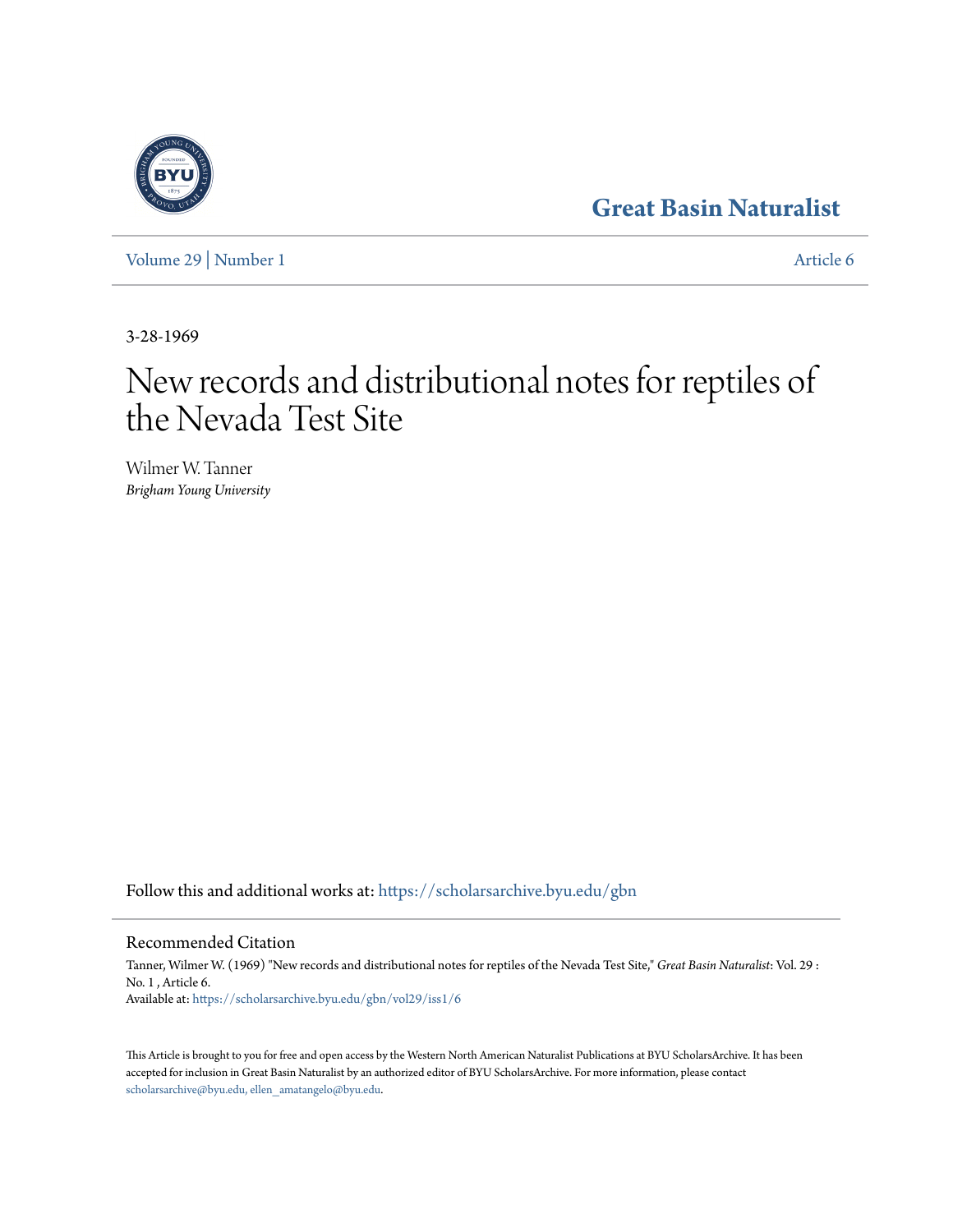#### NEW RECORDS AND DISTRIBUTIONAL NOTES FOR REPTILES OF THE NEVADA TEST SITE!

#### Wilmer W. Tanner

In 1963 Tanner and Jorgensen published their study, "Reptiles of the Nevada Test Site," and listed twenty-eight species for the Test Site. Since then four summer of intensive ecological activity in sev eral of the habitat areas of the Test Site have added three additional species and increased our understanding of others. Two of the added species were listed as probable species in 1963. but the third was quite unexpected.

#### Dipsosaurus dorsalis dorsalis Baird and Girard

Three additional specimens have been taken, two from the Larrea-Franseria community in Frenchman Flat (can traps) and one DOR in western Jackass Flat. Although more widely distributed than originally reported, this species still remains one of those less commonly observed on the Test Site.

#### Sceloporus graciosus graciosus Baird and Girard

The northern Sagebrush Lizard reaches its most southern limits<br>in the uplands of southern Nevada. Records from Pahute Mesa are now available. In this area we find the Pinyon-Juniper forests with open areas of desert shrubs of which Artemisia tridentata is usually present.

An ecological point of interest is the occurrence of Sceloporus occidentalis at the summit of Rainier Mesa well above the distribution of S. g. graciosus. The three species of Sceloporus at NTS have little overlapping of their habitat areas. Sceloporus magister is found in the flats and particularly on the upper bajadas and foothills that surround the broad valleys. Sceloporus graciosus has been found in the lower limits of the Pinyon-Juniper Community and Sceloporus occidentalis seems to occur primarily in the Pinyon-Juniper Community with the greatest concentrations in the higher elevations such as Rainier Mesa. In a narrow area along the eastern base of Rainier Mesa both *magister* and o*ccidentalis* have been seen on boulders which line the road. There may be other areas where their habitats overlap; however, it is quite obvious that all three exist for the most part as single species populations within their own habitat niche.

The complete range of Sceloporus graciosus for the Test Site is not yet known. Its occurrence in the Pinyon-Juniper-Artemisia

 $\text{``This study was supported by Research Grant (AT(11-1) 1496 with the United States. Atomic States and the United States (11-1) 1496.}$ F.nergy Commission.

<sup>-</sup>Department of Zoology and Entomology. Brighani Young I'niversity, Provo, Utah.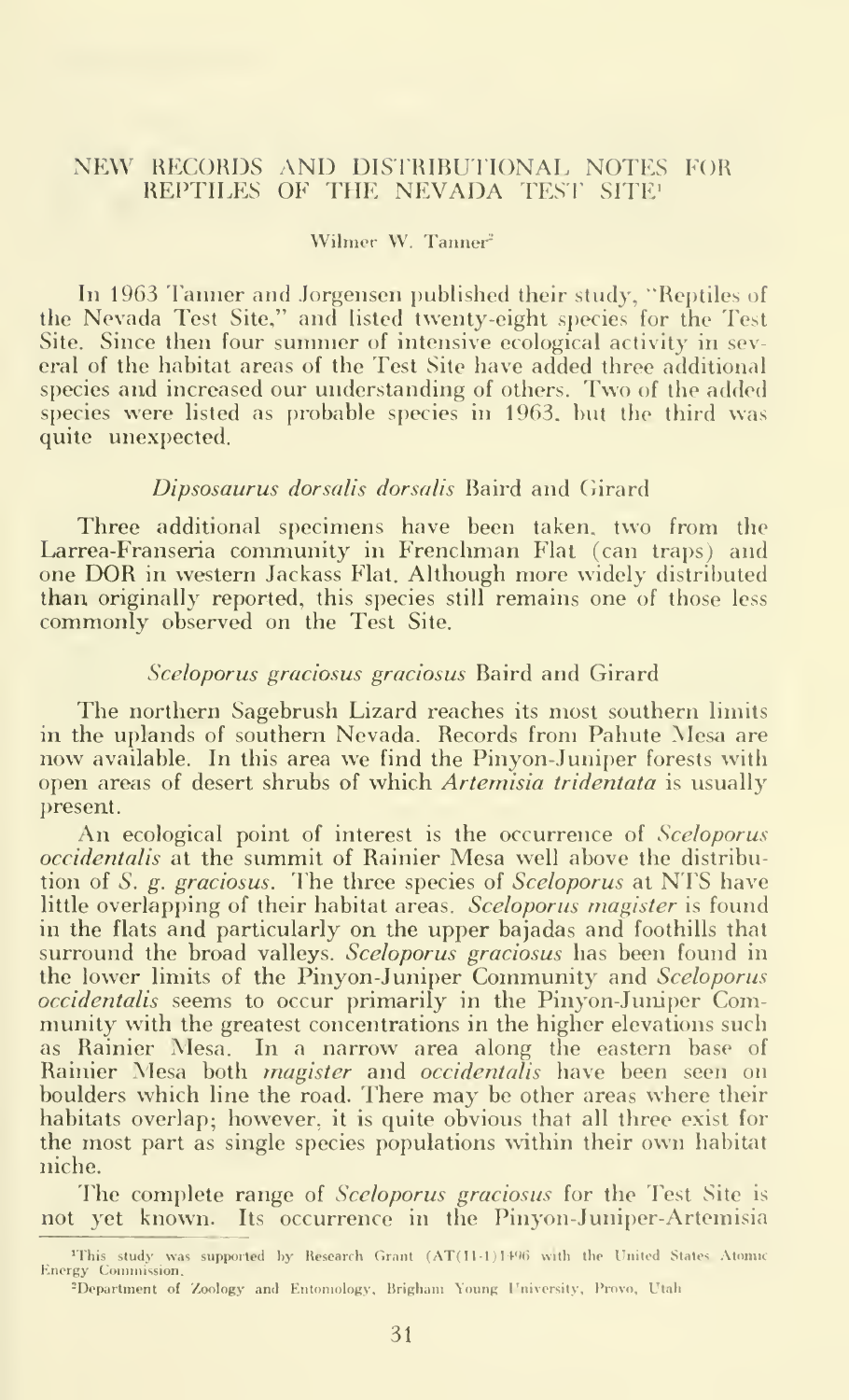plant associations would indicate its occurrence wherever these plants predominate. This would place the range in the northern parts of NTS and extending northward into central Nevada.

Morphological (meristic) characters of the small series available does not indicate any important differences from those series seen from central Nevada and southwestern Utah.

#### Leptotyphlops humilis Baird and Girard

In spite of extensive field work and can traps placed in what appears to be favorable habitat, only one specimen has been found. On May 19, 1964, one specimen (BYU 23929) was taken in Rock Valley (NTS) by A. P. Aschwanden. It has <sup>a</sup> total length of <sup>282</sup> mm and <sup>a</sup> snout-vent length of 270 mm. There are 14 rows of dorsal and 282 scales in the dorsal row; head scales are normal except that the fifth dorsal is noticeably wider than is usual in *humilis*.

The nearness of NTS to southwestern Utah and the fact that <sup>a</sup> specimen taken at Indian Springs (Clark County) was identified as utahensis (La Rivers, 1942) leads one to suspect that the subspecies *utahensis* should be at the test site. An examination of the scale counts as listed above, however, places this specimen as an intergrade *humilis x utahensis*. The dorsals fall between these two subspecies (humilis 265-280; and utahensis 289-308) and the fourth dorsal is not divided but the fifth is much wider than the sixth. Such intermediate characters indicate that one might expect to find at NTS individuals which would key to either subspecies or be intermediate.

#### Diadophis punctatus regalis Baird and Girard

An adult female (BYU 31287) was taken on July 14, 1968, along Holmes Road one mile from its junction with Stockade Wash Road, Rainier Mesa, by James M. Hopkin and Wilmer W. Tanner. Its peculiar behavior of coiling its tail so as to show the bright Carnelian Red color (Ridgeway 1912) on the caudals led to its capture. The snake was actually on the shoulder of the road; however, as we approached, the vibration apparently initiated the above behavior permitting Mr. Hopkin to see it as we passed.

The color and color pattern does not vary from the few live specimens seen from southwestern Utah and is the same as pre viously reported by Tanner (1952) for a specimen from Washington County, Utah. The ventral scale count of 235 is noticeably higher than has been observed in previous specimens from Nevada and Utah, however, the caudal count is lower thus producing a ventral-caudal total of 301 scutes. This is comparable to other specimens seen from the range of *regalis*.

This record extends the range for this species approximately 250 miles southwest from its previous record near Caliente. Nevada and for at least 300 miles west of the nearest locality in northwestern Arizona.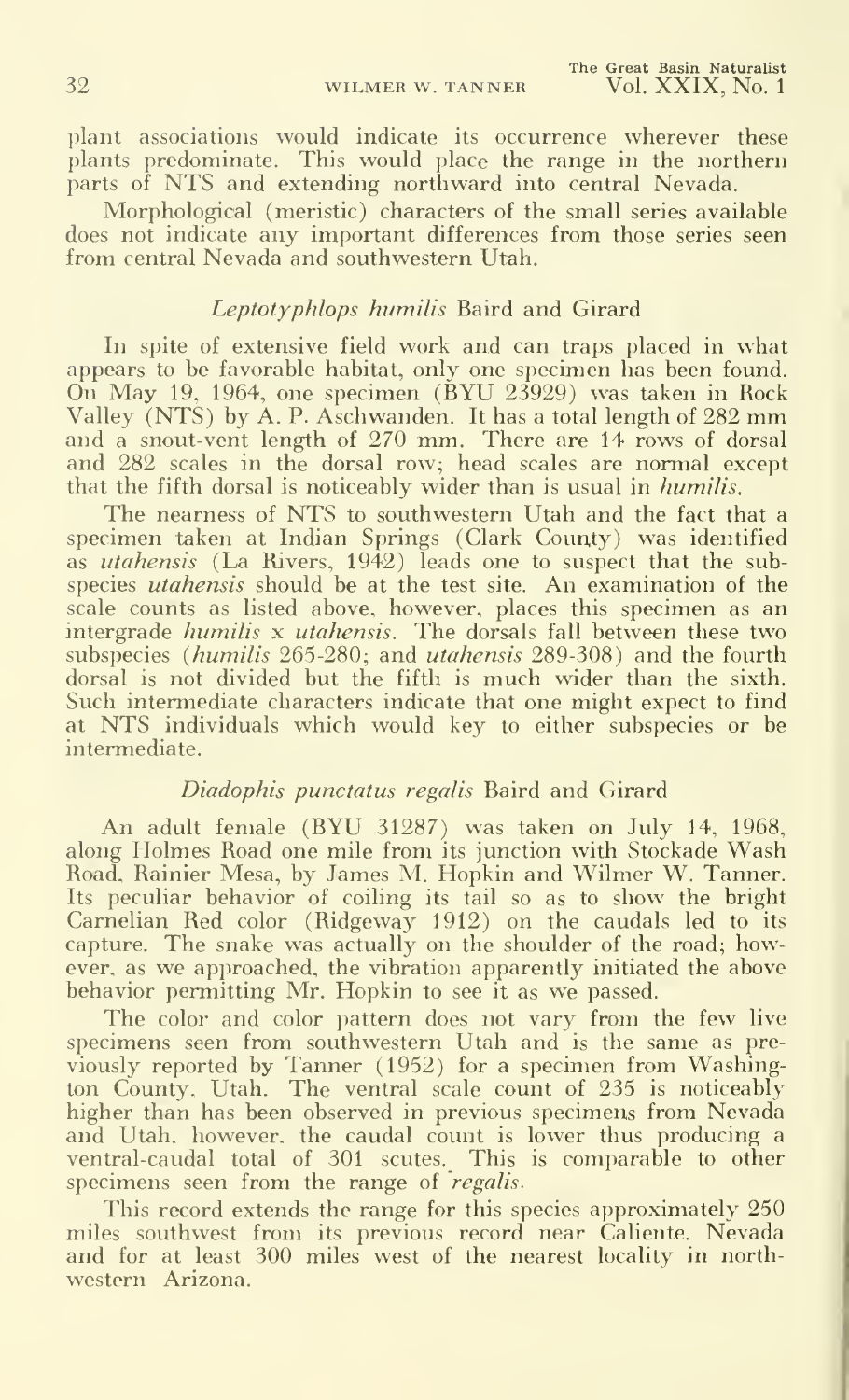The apparent extensive range of this species seems to be restricted to those habitats associated with the scrub oak, Pinyon-Juniper or some combination of these plant communities. In western Utah and adjoining eastern Nevada these plant communities occur primarily between 4.500 to 7,000 feet elevation. At the Nevada Test Site such plant communities occur at higher ele vations with the Pinyon-Juniper at a near climax on the higher mountains and mesas.

This specimen was found on the south slope of Rainier Mesa at an elevation of approximately 6500 feet and well within the Pinyon-Juniper community. On the basis of its occurrence on Rainier Mesa, <sup>I</sup> would expect it to be found or at least to inhabit other similar adjoining areas, such as Pahute Mesa, and to extend north and northeast into central and eastern Nevada.

#### Masticophis taeniatus taeniatus Hallowell

In 1963 only three specimens of this species were recorded for the Test Site. At that time it was indicated that the scarcity of records was undoubtedly due to the lack of collecting in the more desirable areas. During the period from 1965 to 1968 (3 $\frac{1}{2}$  summers) only three additional specimens have been taken and two seen DOR.

All records are from areas in or near the Juniper-Pinyon pine habitat. Our records would indicate that this species (subspecies) is at its southern limits in the higher elevations of the Nevada Test Site and we do not expect to find it in the deseret valleys (French man. Yucca, or Jackass Flats). Although this species is not what we might call <sup>a</sup> rare species, it is not <sup>a</sup> common one and may not be seen daily even though we traverse its habitat area.

#### Phyllorhynchus decurtatus parkinsi Klauber

We reported the first record of this species for Nye County. Nevada, in 1963 and indicated on the basis of the few specimens available (four) that it was perhaps one of the less common, species on the Test Site. In the last few years, however, we have found this species to be one of the more common, particularly in the lower valleys. Certain areas in Frenchman, Mercury, and Jackass Flats have produced large series of specimens. We have noted that our greatest number of observations have occurred in those habitats where *Larrea* occurs as a part of the vegetative cover. It is now<br>possible for us to provide a range of variation for some of the more common scale characters and these are as follows: Ventrals  $9$  9.  $10(178-190)183.5$ ; caudals.  $10(26-30)28.0$ . Ventals  $\sigma \sigma$ .  $16(165-$ 176) 170.9; caudals, 16(33-40)37.5. In both the males and the females it will be noted that the above scale counts average less than those reported by Klauber (1935). The color pattern is es sentially as reported for NTS specimens in 1963.